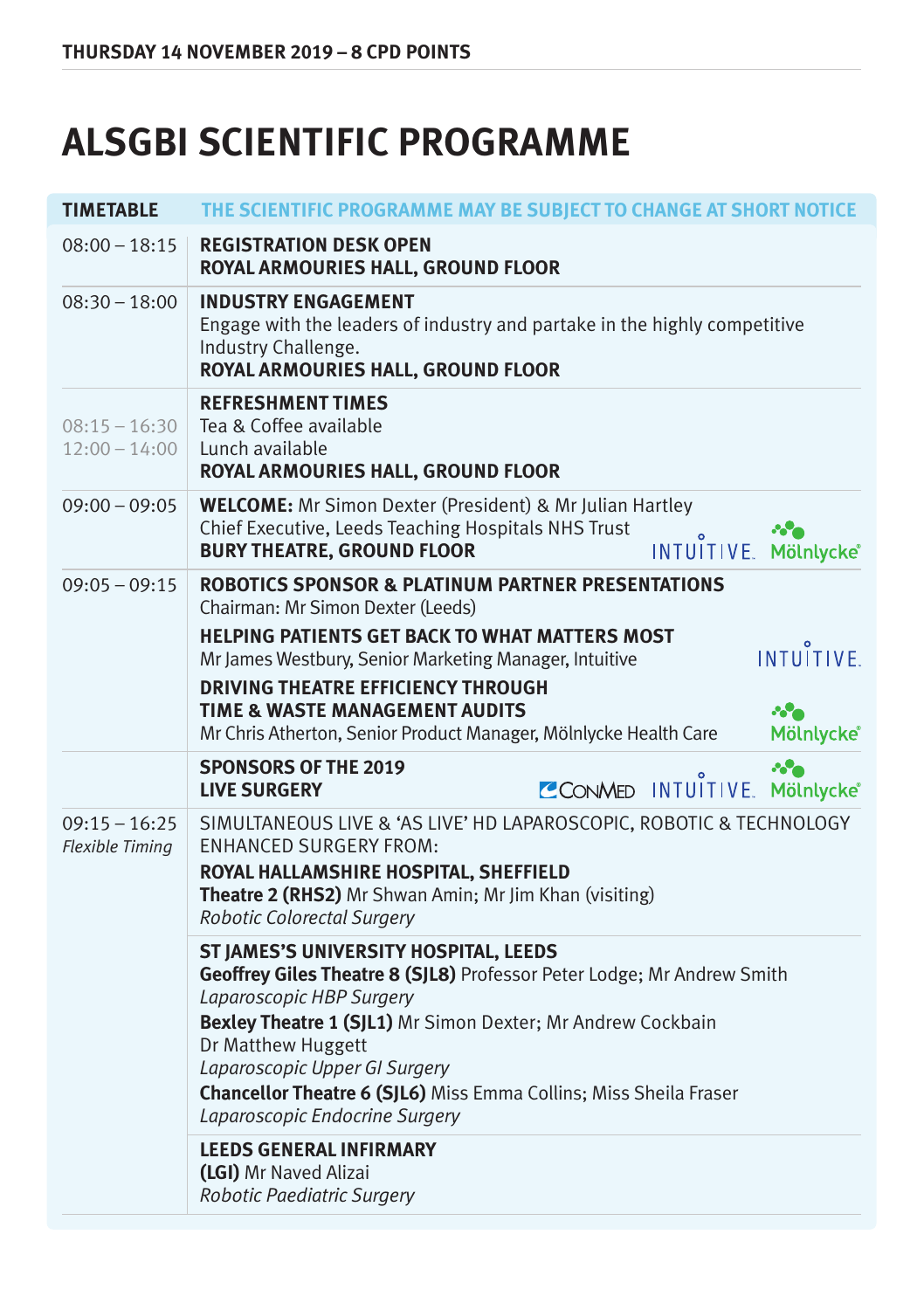| <b>TIMETABLE</b>           |                  |                                                                                                        |         |                   |
|----------------------------|------------------|--------------------------------------------------------------------------------------------------------|---------|-------------------|
| From 09:15<br>Live Surgery | RHS <sub>2</sub> | <b>ROBOTIC ANTERIOR RESECTION WITH</b><br><b>INDOCYANINE GREEN (ICG)</b><br>Mr Shwan Amin; Mr Jim Khan |         | <b>INTUITIVE.</b> |
| Live Surgery               | SIL <sub>8</sub> | <b>LAPAROSCOPIC SPLEEN PRESERVING</b><br><b>DISTAL PANCREATECTOMY (SPDP)</b><br>Mr Andrew Smith        | CCONMED | Mölnlycke®        |
| As Live Surgery            | LG <sub>1</sub>  | ROBOTIC PAEDIATRIC SPLENECTOMY<br>Mr Naved Alizai                                                      |         |                   |

#### From 09:15 **Moderators:**

**Robotic:** Mr Naved Alizai (Leeds); Mr Julian Hance (Leeds); Professor David Jayne (Leeds) **Laparoscopic:** Professor Irfan Ahmed (Aberdeen); Mr Ian Beckingham (Nottingham) Mr Simon Dexter (Leeds); Mr Paul Leeder (Derby); Dr Filip Muysoms (Belgium) Mr Adam Peckham-Cooper (Sheffield) **Roving:** Mr Mark Vipond (Gloucester)

| From 12:00<br>Live Surgery | RHS <sub>2</sub> | <b>ROBOTIC ANTERIOR RESECTION WITH</b><br><b>INDOCYANINE GREEN (ICG)</b> continued<br>Mr Shwan Amin; Mr Jim Khan |                    | <b>INTUITIVE.</b> |
|----------------------------|------------------|------------------------------------------------------------------------------------------------------------------|--------------------|-------------------|
| Live Surgery               | SIL <sub>8</sub> | <b>LAPAROSCOPIC LIVER RESECTION</b><br>Professor Peter Lodge                                                     | CCONMED Mölnlycke® | $\sim$            |
| As Live Surgery            | SIL <sub>1</sub> | <b>LAPAROSCOPIC HEMISPLENECTOMY</b><br>Mr Simon Dexter; Mr Andrew Cockbain                                       | CCONMED Mölnlycke® | $\sim$            |

### From 12:00 **Moderators:**

**Robotic:** Professor Nader Francis (Yeovil); Mr Chelliah Selvasekar (Manchester) Professor YKS Viswanath (Middlesbrough)

**Laparoscopic:** Mr Ian Beckingham (Nottingham); Mr Andrew Cockbain (Leeds) Mr Simon Dexter (Leeds); Miss Tamsin Morrison (Luton); Dr Filip Muysoms (Belgium) Mr Dhakshinamoorthy VijayAnand (Leeds)

**Roving:** Mr Graham Whiteley (Bangor)

| From 14:00<br>Live Surgery | RHS <sub>2</sub> | <b>ROBOTIC RIGHT HEMICOLECTOMY PLUS</b><br><b>COMPLETE MESOCOLIC EXCISION (CME)</b><br>Mr Shwan Amin; Mr Jim Khan           | $\circ$<br>INTUITIVE.          |
|----------------------------|------------------|-----------------------------------------------------------------------------------------------------------------------------|--------------------------------|
| Live Surgery               | SIL <sub>8</sub> | <b>LAPAROSCOPIC LIVER RESECTION continued</b><br>Professor Peter Lodge<br>CCONMED                                           | $\sim$ $\bullet$<br>Mölnlycke® |
| As Live                    | SIL <sub>6</sub> | LAPAROSCOPIC EXTRA PERITONEAL ADRENALECTOMY<br><b>Miss Emma Collins</b><br>Miss Sheila Fraser<br>CONMED                     | -64<br>Mölnlycke®              |
| From 15:00<br>Live Surgery | RHS <sub>2</sub> | <b>ROBOTIC RIGHT HEMICOLECTOMY PLUS</b><br><b>COMPLETE MESOCOLIC EXCISION (CME)</b> continued<br>Mr Shwan Amin; Mr Jim Khan | $\circ$<br><b>INTUITIVE.</b>   |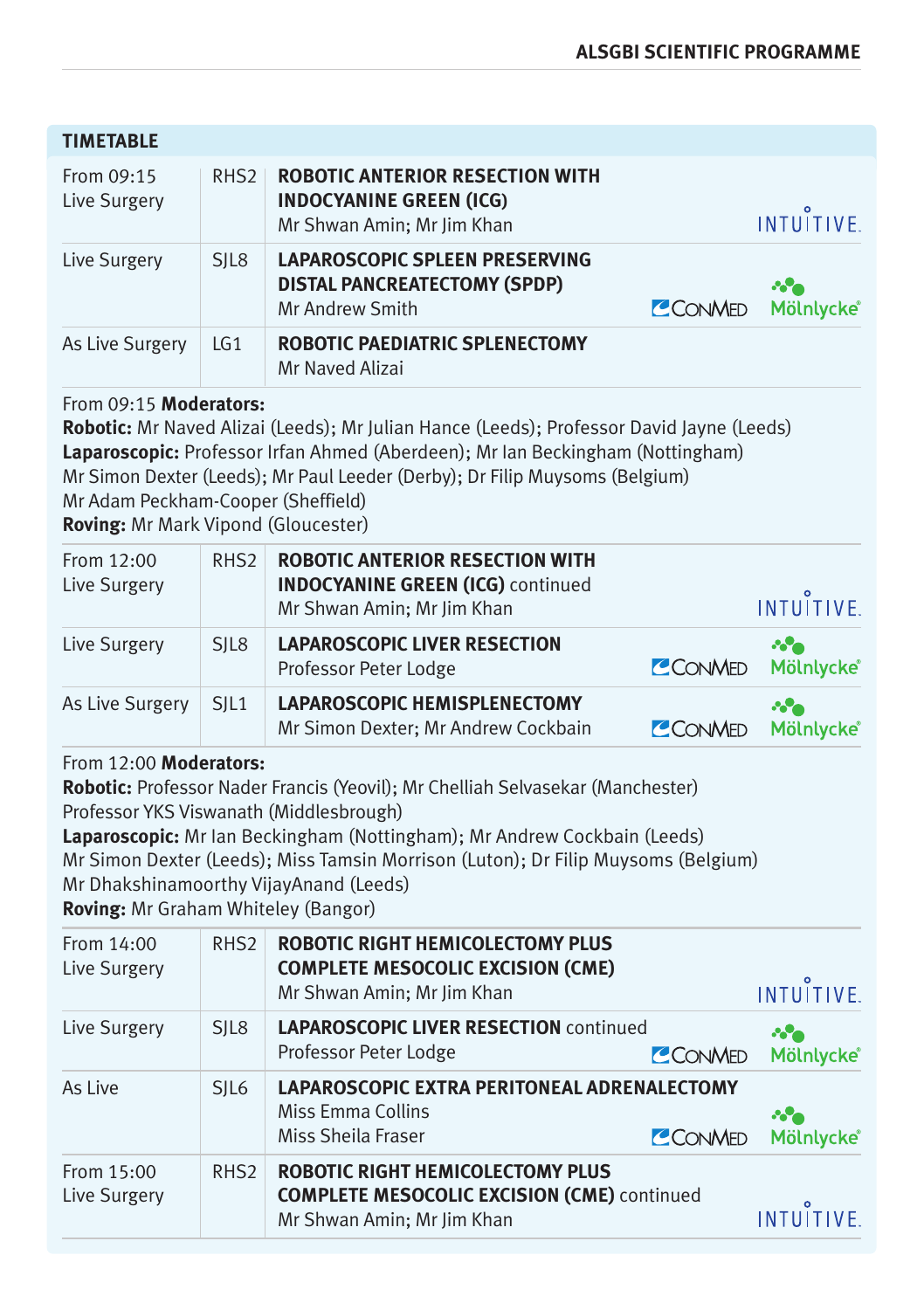| <b>TIMETABLE</b>                                                                                            |                  |                                                                                                                                                                                                                                                                                                                      |                                   |
|-------------------------------------------------------------------------------------------------------------|------------------|----------------------------------------------------------------------------------------------------------------------------------------------------------------------------------------------------------------------------------------------------------------------------------------------------------------------|-----------------------------------|
| Edited                                                                                                      | LGI              | ROBOTIC PAEDIATRIC CHOLEDOCHAL CYST<br>Mr Naved Alizai                                                                                                                                                                                                                                                               |                                   |
| As Live Surgery                                                                                             | SJL <sub>1</sub> | <b>LAPAROSCOPIC INTRAGASTRIC GI</b><br><b>COOK</b><br><b>STROMALTUMOUR (GIST) RESECTION</b><br><b>MEDERIC CONVED Mölnlycke</b> ®<br>Mr Simon Dexter; Mr Andrew Cockbain; Dr Matthew Huggett                                                                                                                          | aa a                              |
| From 14:00 Moderators:<br>Mr Chelliah Selvasekar (Manchester)<br><b>Roving:</b> Mr Graham Whiteley (Bangor) |                  | Robotic: Professor Nader Francis (Yeovil); Mr Julian Hance (Leeds); Professor David Jayne (Leeds)<br><b>Laparoscopic:</b> Miss Emma Collins (Leeds); Miss Sheila Fraser (Leeds)<br>Mr Mark Lansdown (Leeds); Mr Adam Peckham-Cooper (Sheffield); Mr Abeezar Sarela (Leeds)<br>Mr Dhakshinamoorthy VijayAnand (Leeds) |                                   |
| $16:25 - 16:30$                                                                                             |                  | <b>PLATINUM PARTNER PRESENTATION</b><br>Chairman: Mr Simon Dexter (Leeds)<br><b>HUMAN PERFORMANCE &amp; THE SURGEON</b><br>Professor Tan Arulampalam, Consultant General Surgeon, Colchester Hospital                                                                                                                | ETHICON NEW                       |
| 16:30-16.35                                                                                                 |                  | ANNOUNCEMENT OF THE TOP 2 POSTERS FOR PRESENTATION<br>Chairman: Mr Simon Dexter (Leeds)                                                                                                                                                                                                                              | Medtronic<br>irther.Togethe       |
| $16:35 - 17.10$                                                                                             |                  | THE ROBOT WILL SEE YOU NOW!<br>AN UPDATE ON VERSIUS, THE NEW UK ROBOT<br>Dr Mark Slack, Chief Medical Officer & Co-Founder, CMR Surgical<br>Chairman: Mr Simon Dexter (Leeds)                                                                                                                                        |                                   |
| $17:10 - 17:55$<br>(Exact timings<br>may vary slightly)                                                     |                  | <b>BRINGING 'THE FULL MONTY' HOME!</b><br><b>HOW TO GET THE LATEST TECHNOLOGIES INTO YOUR HOSPITAL</b><br>Chairman: Mr Simon Dexter (Leeds)                                                                                                                                                                          |                                   |
| $17:10 - 17:20$                                                                                             |                  | <b>FROM INNOVATIVE IDEA TO NHS PRACTICE</b><br>Mrs Stephanie Potts, NHS Innovations Expert                                                                                                                                                                                                                           |                                   |
| $17:20 - 17:30$                                                                                             |                  | THE NEW PROCUREMENT LANDSCAPE<br>Ms Natalie Clarke, Senior Partnership Manager & Mr John Tyrrell<br>National Category Manager for Sterile Intervention Equipment and<br>Associated Consumables. Representing the NHS Supply Chain                                                                                    | <i>NHS</i><br><b>Supply Chain</b> |
|                                                                                                             |                  | <b>MAKING THE BIG PROJECTS AFFORDABLE</b><br><b>3 MAJOR INDUSTRY PARTNERS SHARE THEIR SOLUTIONS</b>                                                                                                                                                                                                                  |                                   |
| 17:30-17:35                                                                                                 |                  | <b>MORE THAN ONE WAY TO SKIN A CAT!</b><br>Mr Russell Jones, National Sales Manager<br>KARL STORZ Endoscopy (UK) Ltd                                                                                                                                                                                                 | STOR                              |
| 17:35-17:40                                                                                                 |                  | <b>J&amp;J INITIATIVES TO SUPPORT VALUE BASED PROCUREMENT</b><br>Mr Sandy Phillips, Group Marketing Director, UK<br><b>IMPROVING THE EXPERIENCES YOU LIVE EVERYDAY</b>                                                                                                                                               | ETHICON                           |
| $17:40 - 17:45$                                                                                             |                  | <b>Mr Andrew Marriott</b><br>Regional Sales Manager, Olympus Medical                                                                                                                                                                                                                                                 | <b>OLYMPUS</b>                    |
| 17:55-18:00                                                                                                 |                  | PRESIDENT'S ROUND-UP OF THE DAY                                                                                                                                                                                                                                                                                      |                                   |